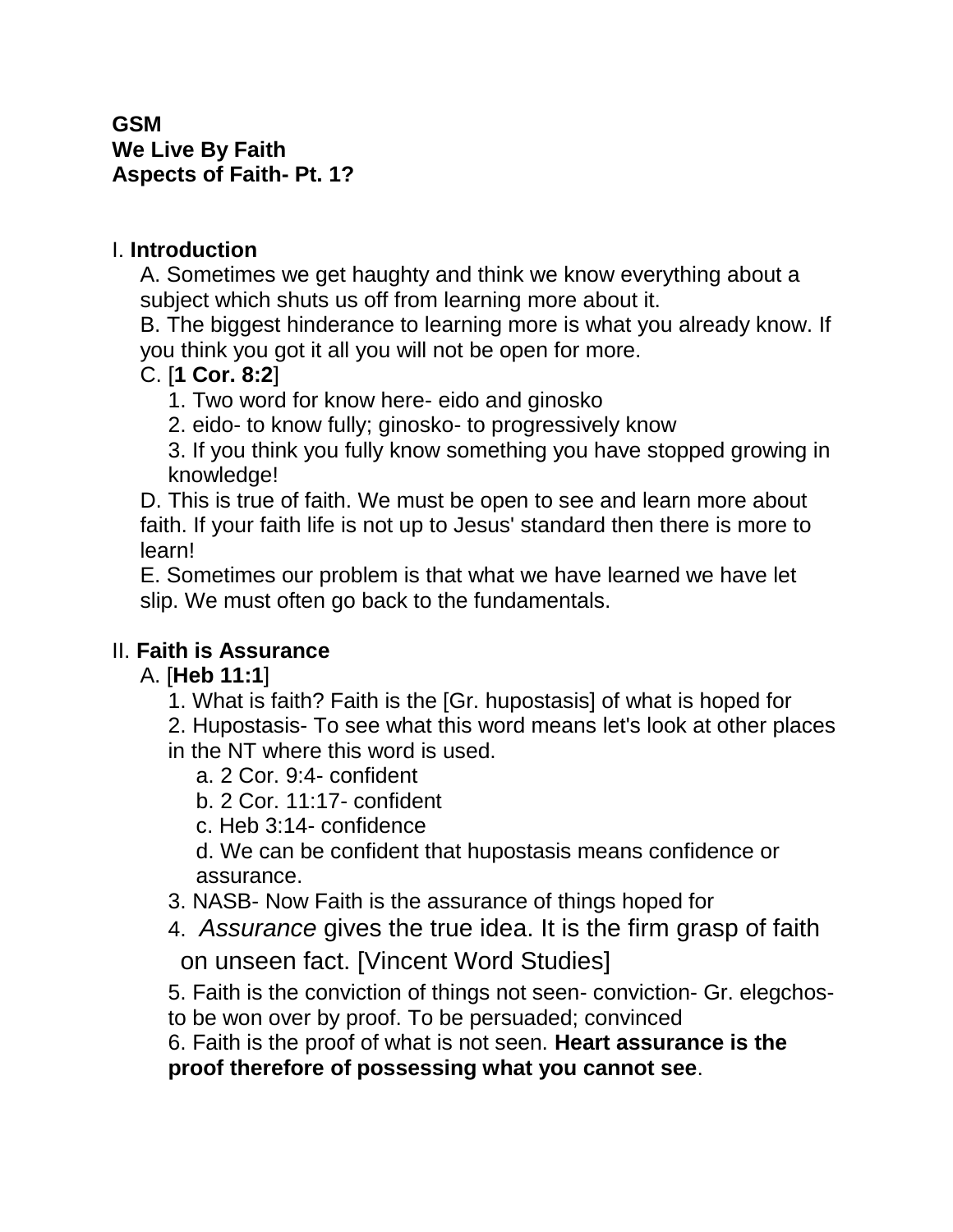B. [**Rom 4:20-21**]- Abraham was strong in faith having became persuaded. God proved Himself over and over to Abraham.

C. Paul mentions 7 times in his letters that he was persuaded.

D. Having faith and believing are the same thing. Faith and believe are from the same Greek root word. Believe is the verb for the noun faith. The Bible teaches that we believe with the heart. This is the place assurance takes place.

E. You know you are in faith when you have assurance in your heart. You know that you know something is true or is yours even though you do not see it.

F. Many try to pray with intellectual knowledge of a verse. They question after they pray if they got what they prayed for. This means they are not in faith. When you are in faith you just know on the inside of you that it is done. It is yours. You can't explain it. You just know.

G. What if you are not there yet? Don't put yourself down! Just go back to the Word and meditate. Pray and seek direction until you get God's leading.

H. **Assurance comes from rhema from God**. You can hear a rumor and not be fully convinced until you hear it first hand from the person. Then you are assured of the truth.

I. Faith is heart assurance- Don't pray without it!

# III. **A Present Faith**

A. [**Heb. 11:1**]- Faith **IS**- This shows us that faith is always present tense.

B. Faith is never future tense! That is hope- confident expectation- we will discuss hope in a later lesson.

C. If faith is not now it is not faith.

D. Many say "I believe God is **going** to heal me" and think they are in faith but they are not.

E. Many have blamed faith when someone died because they believed God was **going** to heal them.

F. Many say "I am believe God is **going** to provide me money to pay my rent" and think they are in faith but they are not.

G. All these statements deal with **the future**. These are statements of hope not faith.

H. Many think that faith is just believing for a manifestation of what they have prayed. This is not faith. This is hope. Hope is necessary but hope is not faith. Hope is believing for something to happen in the